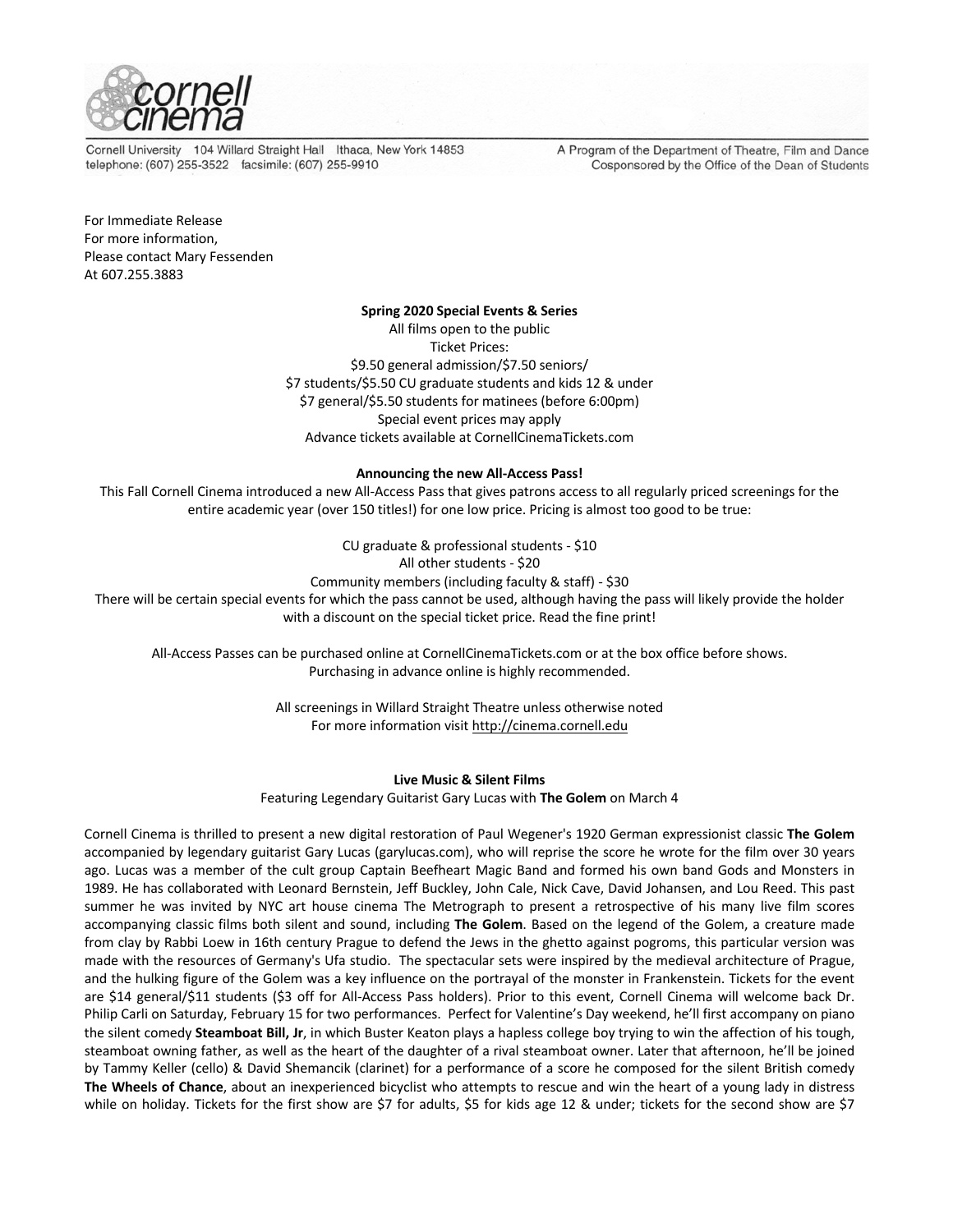general/\$5 students. All-Access Passes will not be accepted for either. The Philip Carli shows are cosponsored with the Cornell Council for the Arts (CCA), with additional support for **Steamboat Bill, Jr** provided by the American Studies Program. **The Golem** event is cosponsored with the Jewish Studies Program, the CCA, the Dept of German Studies and the Institute for German Cultural Studies.

| Say Amen, Somebody (1982)                                            | Feb 12        |
|----------------------------------------------------------------------|---------------|
| Directed by George T. Neirenberg                                     |               |
| Preceded by a brief performance by gospel ensemble Baraka Kwa Wimbo  |               |
| Steamboat Bill, Jr (1928)                                            | <b>Feb 15</b> |
| Directed by Charles Riesner                                          |               |
| w/live accompaniment by Philip Carli                                 |               |
| The Wheels of Chance (1922)                                          | Feb 15        |
| Directed by Harold M. Shaw                                           |               |
| w/live accompaniment by Philip Carli, Tammy Keller & David Shemancik |               |
| <b>The Golem (1920)</b>                                              | Mar 4         |
| Directed by Paul Wegener                                             |               |
| w/live accompaniment by Gary Lucas                                   |               |

#### **Garden Cinema**

Featuring two winners of the Academy Award for Best Foreign Language Film

Cornell Cinema offers a series of films about real and imagined gardens during the depths of winter, some about the reawakening a blooming garden can engender, others about darker forces at play both inside and outside the garden gate. The series begins with **Mon Oncle**, in which Jacques Tati's eccentric, old-fashioned hero, Monsieur Hulot, is set loose in Villa Arpel, the geometric, oppressively ultramodern home and garden of his brother-in-law. It's a supremely amusing satire of mechanized living and consumer society that earned the director the Academy Award for Best Foreign Language Film. From there, we visit the exquisite gardens of revolutionary Dutch landscape designer, Piet Oudolf, in **Five Seasons: The Gardens of Piet Oudolf**. From blissful to embattled, **The Garden** portrays the protests that arose in 2007 when the largest community garden in the United States – in the middle of South Central LA - was threatened, and the low-income Latinos who farmed there came together to fight corrupt politicians, greedy developers, and racism to save their oasis. Vittorio De Sica's **The Garden of the Finzi-Continis,** which won the Academy Award for Best Foreign Language Film in 1972, is based on the novel by Giorgio Bassani about an aristocratic Jewish family in WWII Italy. Occupying a world of privilege, the Finzi-Continis' lives revolve around lawn parties and tennis matches, love affairs and leisurely summers, lounging about their gardens and expansive mansion, all the while oblivious to the forces outside their gates that are about to close in upon their idyllic fortress. A shot in Lars von Trier's apocalyptic **Melancholia** evokes the famous garden in Alain Resnais's **Last Year at Marienbad** (1961) with its topiary, statues and human figures, where wealth has flourished, but the world in ending. Sally Potter's **Orlando**, based on the novel by Virginia Woolf, features scenes of an ecstatic Tilda Swinton running through lush gardens after casually transforming from a man into a woman. The series concludes with the stunning documentary **The Biggest Little Farm**, about a LA couple's transformation of an abandoned, barren farm into a biodiverse ecosystem that flourishes beyond their wildest dreams. The film is one of fifteen shortlisted for the Best Documentary Feature Oscar. Cosponsored with the Cornell Botanic Gardens.

| <b>Mon Oncle (1958)</b>                         | Jan 23        |
|-------------------------------------------------|---------------|
| Directed by Jacques Tati                        |               |
| Five Seasons: The Gardens of Piet Oudolf (2018) | Jan 30        |
| Directed by Thomas Piper                        |               |
| The Garden (2008)                               | Feb 6         |
| Directed by Scott Hamilton Kennedy              |               |
| The Garden of the Finzi-Continis (1971)         | Feb 13        |
| Directed by Vittorio De Sica                    |               |
| Melancholia (2011)                              | Feb 19        |
| Directed by Lars von Trier                      |               |
| <b>Orlando</b> (1992)                           | Feb 20        |
| Directed by Sally Potter                        |               |
| The Biggest Little Farm (2019)                  | Feb 27, Mar 1 |
| Directed by John Chester                        |               |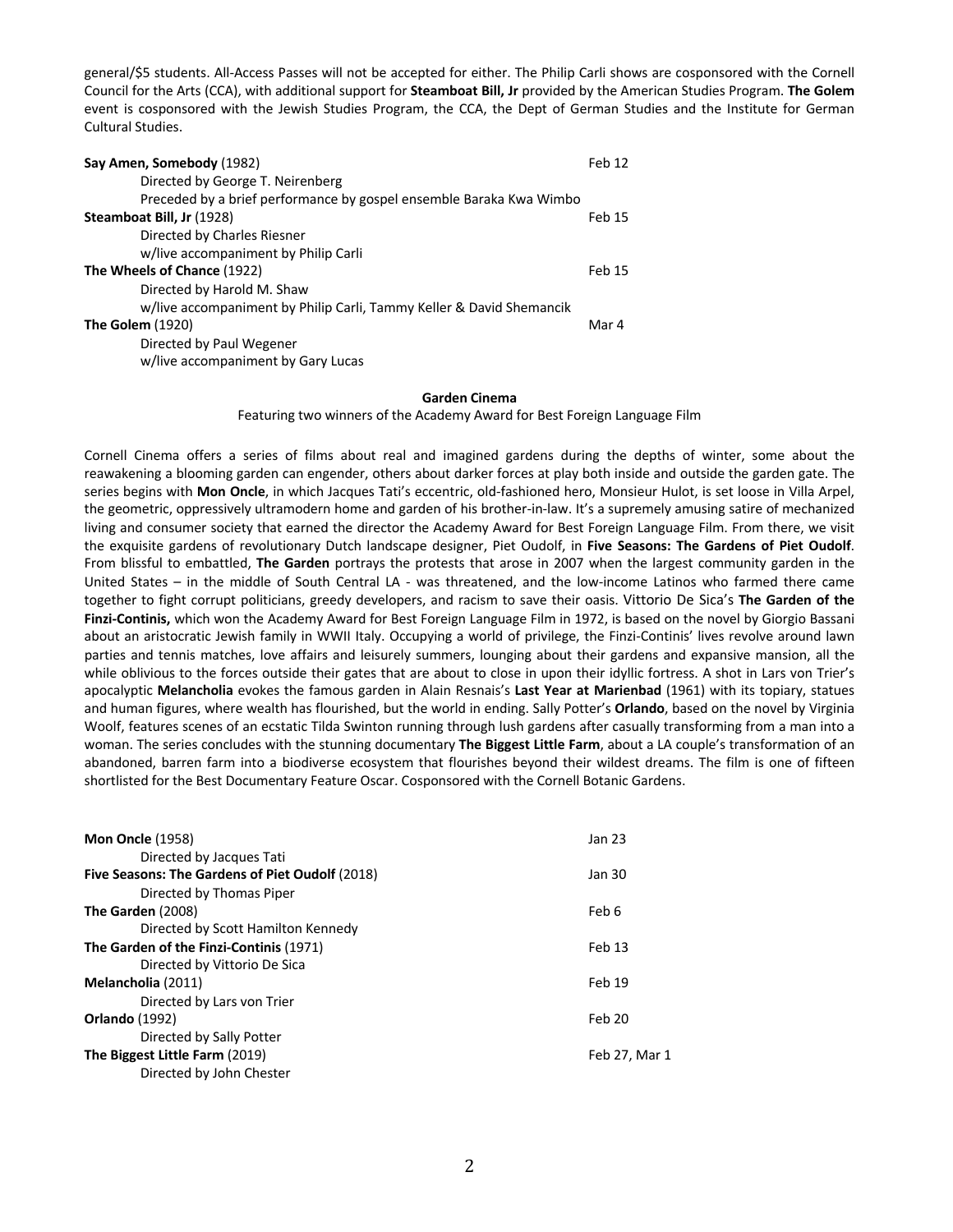#### **American Cinema Survey**

In conjunction with Sabine Haenni's (PMA) American Cinema Survey course, Cornell Cinema offers these five classics by five acclaimed directors. According to the course description, the class will focus primarily on Hollywood film with the aim of introducing students to the study of American cinema from multiple perspectives: as an economy and mode of production; as an art form that produces particular aesthetic styles; as a cultural institution that comments on contemporary issues and allows people to socialize. The course will consider the rise of Hollywood in the age of mass production; the star system; the introduction of sound and the function of the soundtrack; Hollywood's rivalry with television; censorship; the rise of independent film, and more. The series kicks-off with Billy Wilder's **Some Like It Hot**, ranked the funniest American movie of all time by the American Film Institute, and will be followed by one of Buster Keaton's best, **Steamboat Bill, Jr**., shown in a new digital restoration with live piano accompaniment by Dr. Phiip Carli. Mervyn Le Roy's **Gold Diggers of 1933**, featuring the stunning choreography of Busby Berkeley, offers a great example of an early American musical, not long after the advent of sound in film. The use of stereoscopic imagery in film came about early in the history of film, but it wasn't until the 1950s that studios started to make use of it in feature films as a way to combat the rising popularity of television. Alfred Hitchcock made astonishing use of 3-D for **Dial M for Murder**, in which it was originally filmed but not released, to prove that the process had more potential as an artistic medium than the shock value many ascribed to it. Cornell Cinema will show the film in high quality 3D so students can see how right he was. The series will conclude with Arthur Penn's reinvention of the gangster film, **Bonnie and Clyde**, starring Warren Beatty and Faye Dunaway as the notorious bank robbing lovers in Depression-era America. The film's release represented a turning point in American film. On the occasion of the film's 50th Anniversary in 2017, *Variety* magazine's Owen Gleiberman wrote that it "dunked the cinema in a baptism of style and blood and glamour and adulthood. It was a revolution both holy and unholy. From that moment on, American films would reach higher than they ever had — and lower. They would turn into a more towering art form and, in a number of cases, a more sensational and debased one. They would evolve into shoot-for-the-skies art, grindhouse pulp, and everything in between." The series is cosponsored with the American Studies Program and the Dept of PMA.

| Jan 27     |
|------------|
|            |
| Feb 15     |
|            |
|            |
| Mar 2      |
|            |
| Mar 13, 16 |
|            |
| Mar 23     |
|            |
|            |

#### **Japanese Popular Culture**

Featuring introductions by Andrew Campana (Asian Studies)

Japanese pop culture—anime, manga, video games, music and more—has been a major phenomenon with massive worldwide popularity for the last three decades. These three films, landmark works of Japanese animated cinema screening as part of the Japanese Popular Culture course, will be introduced by Andrew Campana (Asian Studies), who will discuss how these pop cultural works themselves, in their content and form, engage with questions of gender, technology, fandom, nation, and the environment.

| Castle in the Sky (1986)         | Jan 30     |
|----------------------------------|------------|
| Directed by Hayao Miyazaki       |            |
| <b>Ghost in the Shell (1996)</b> | Feb 20, 22 |
| Directed by Mamoru Oshii         |            |
| <b>Your Name (2016)</b>          | Apr 9      |
| Directed by Makoto Shinkai       |            |

#### **Oscar Season!**

Cornell Cinema is pleased to present the Ithaca premieres of the Oscar-Nominated Short Films for the 15th consecutive year. With all three categories offered – Animated, Live Action and Documentary – this is your annual chance to predict the winners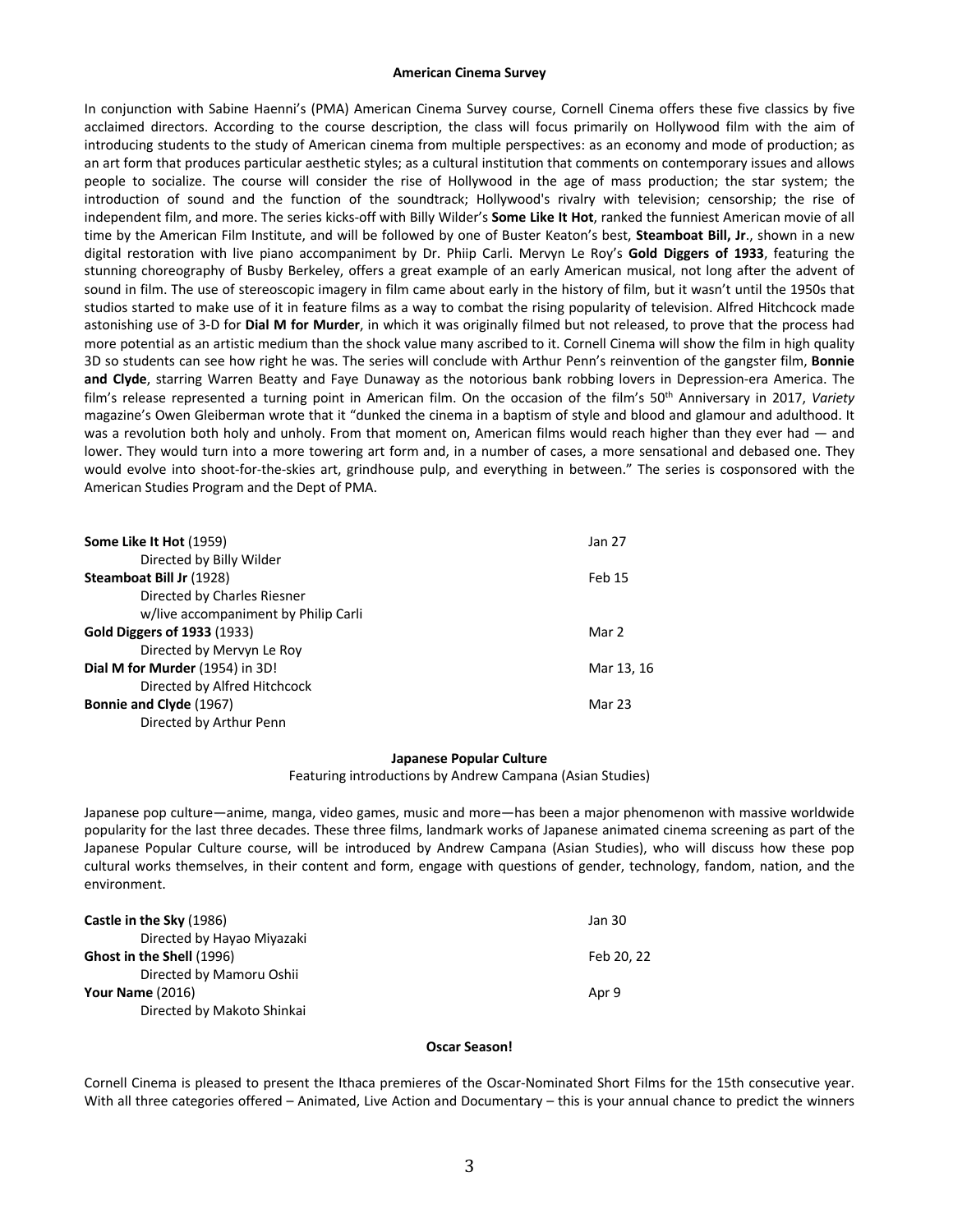(and have the edge in your Oscar pool)! A perennial hit with audiences around the country and the world, don't miss this year's selection of shorts. The Academy Awards take place Sunday, February 9th. The list of nominees will be available online shortly after they're announced on January 13th. In addition to the shorts, though, Cornell Cinema will be presenting many other films that have been shortlisted for their respective categories and may go on to fill a coveted nominee slot, and still others that we're sure will end up among the nominees and winners in several other major categories. For instance, these three films have been shortlisted for Best Documentary Feature: **Aquarela, The Biggest Little Farm**, and **Midnight Family**. These three have been shortlisted for Best International Feature: **Beanpole, Pain and Glory**, and **Parasite.** And here's just a smattering of some of the titles we're showing this Spring that are very likely to garner one or more nominations in categories like Best Picture, Director, Actor/Actress, Screenplay, etc: **A Beautiful Day in the Neighborhood**, **Bombshell**, **A Hidden Life**, **Jojo Rabbit**, **Little Women**, **Portrait of a Lady on Fire**, and **Uncut Gems**. So catch them all on the big screen while you can, either before or after the Academy Awards ceremony on February 9th!

| <b>Oscar Shorts: Animation!</b>   | Jan 31. Feb 1. 2 |
|-----------------------------------|------------------|
| <b>Oscar Shorts: Live Action!</b> | Jan 31. Feb 2    |
| <b>Oscar Shorts: Documentary!</b> | Feb 4            |

## **Black History Month**

Featuring a new digital restoration of **Say Amen, Somebody** preceded by a live performance by the Baraka Kwa Wimbo Gospel Ensemble

In honor of Black History Month, Cornell Cinema presents an eclectic series of classic documentaries and contemporary features. In **Harriet**, Cynthia Erivo gives a powerful performance as Harriet Tubman, the American freedom fighter who escaped from slavery and then lead hundreds of other slaves to freedom via the Underground Railroad. **Harriet** will be followed by a new digital restoration of **Say Amen, Somebody**, one of the most acclaimed music documentaries of all time. George T. Nierenberg's exuberant, funny, and deeply moving celebration of 20th-century American gospel music, which film critic Roger Ebert described as "One of the most joyful movies I've ever seen," will be preceded by a brief performance by the Baraka Kwa Wimbo Gospel Ensemble, a student group at Cornell. On the occasion of the 50<sup>th</sup> anniversary of the killing of Black Panther Fred Hampton, who was murdered in his Chicago home on December 4, 1969, Cornell Cinema will present a new digital version of **The Murder of Fred Hampton**, a procedural documentary that acts as a righteous inquest into the circumstances of his death. The late and beloved French filmmaker Agnès Varda made the short documentary **Black Panthers**, about a demonstration against the imprisonment of Black Panthers cofounder Huey P. Newton, that took place in Oakland, California in 1968, and it will be shown as part of our Agnès Varda series. Although not officially part of this series, viewers may also be interested in the new feature biopic **Seberg**, starring Kristen Stewart as actress Jean Seberg, who was a supporter of the Black Panther Party and other civil rights groups. As such, she became a target of J. Edgar Hoover's FBI, whose surveillance and harassment of the star led to her untimely death at the age of 40.

| <b>Harriet (2019)</b>               | Feb 6, 9   |
|-------------------------------------|------------|
| Directed by Kasi Lemmons            |            |
| Say Amen, Somebody (1982)           | Feb 12     |
| Directed by George T. Neirenberg    |            |
| w/ gospel ensemble Baraka Kwa Wimbo |            |
| The Murder of Fred Hampton (1971)   | Feb 19     |
| Directed by Howard Alk              |            |
| Uncle Yanco & Black Panthers (1967) | Mar 18, 22 |
| Directed by Agnès Varda             |            |
|                                     |            |

## **Dance by Cunningham**

Featuring an introduction by Senior Lecturer Jumay Chu (PMA)

The great American choreographer Merce Cunningham was born on April 16, 1919, so in honor of the centennial of his birth, numerous events and tributes took place throughout last year, culminating in the release of **Cunningham 3D** in December. A breathtaking collage of archival material and dances restaged in natural environments, the documentary explores the formative years of Cunningham, who brilliantly upended modern dance aesthetics. Cornell Cinema is thrilled to be able to present the film using its high-quality 3D projection system. "The use of 3D lends an immediacy to the dances and highlights the dancers' physicality - the muscled weight of their bodies, but also their gravity-defying pliancy and lightness." (*The Hollywood Reporter*) Another excellent film about Cunningham came out earlier in the year, **If the Dancer Dances**, and it offers a backstage chronicle of Stephen Petronio's company's remounting of Cunningham's piece RainForest in 2015. The Friday, February 7 screening of the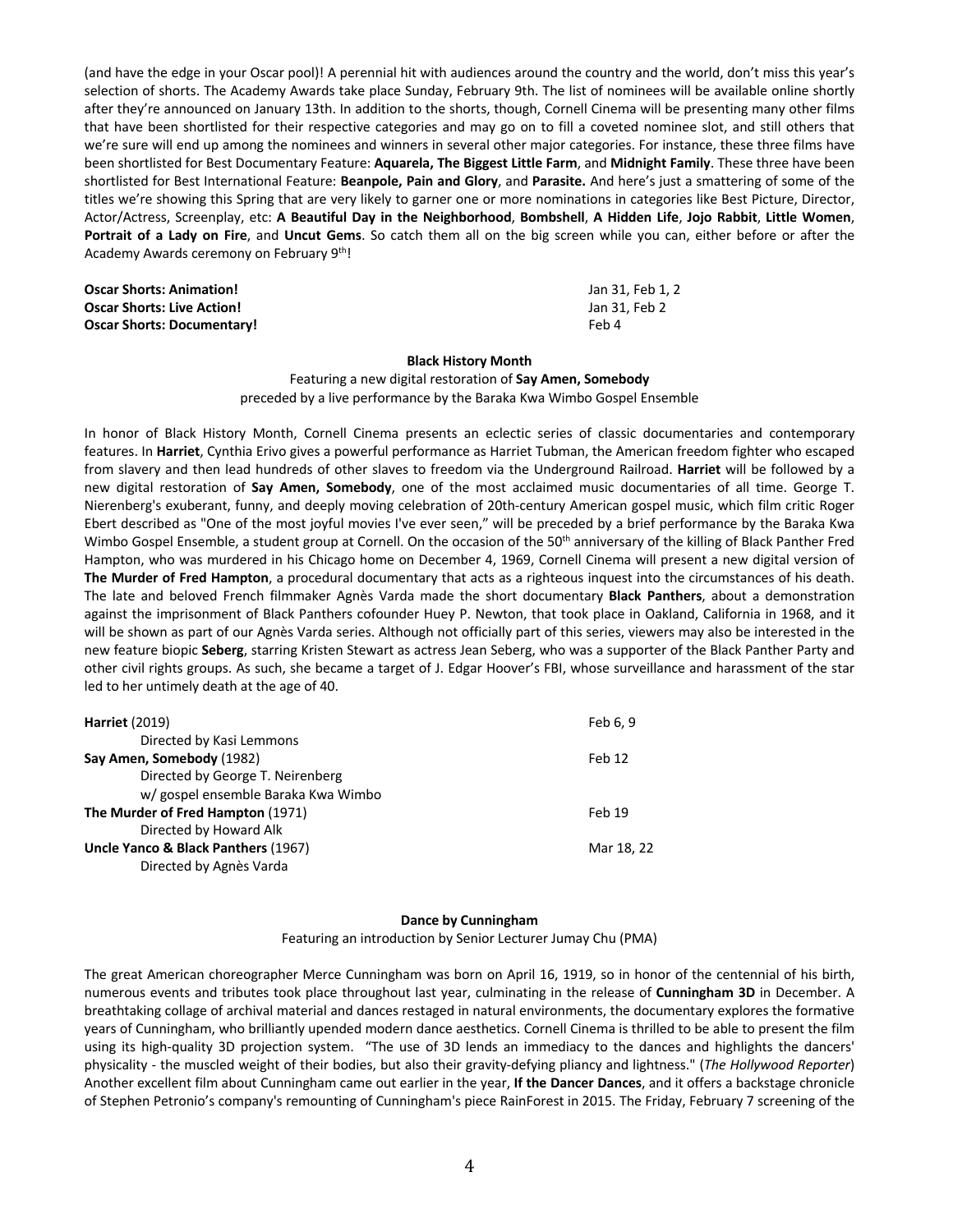film will be introduced by Senior Lecturer Jumay Chu (PMA), who teaches dance at Cornell. Chu recently recalled that it was seeing one of Cunningham's dances in 1970 that made her decide to become a dancer, and Rainforest, in particular, is one of her favorite Cunningham pieces. Cosponsored with the Dept of PMA.

| If the Dancer Dances (2018) | Feb 7.9    |
|-----------------------------|------------|
| Directed by Maia Wechsler   |            |
| Cunningham (2019) in 3D!    | Feb 14. 16 |
| Directed by Alla Kovgan     |            |

# **Contemporary World Cinema** Featuring 4 Ithaca Premieres

Cornell Cinema regularly premieres award-winning new international films from the film festival circuit that otherwise wouldn't screen in Ithaca, and this Spring is no exception. In addition, Cornell Cinema offers repeat screenings of some of the most wellknown recent foreign language titles that had their first run at Cinemapolis in downtown Ithaca, films like Bong Joon-Ho's **Parasite**, one of the most acclaimed films of 2019, and Pedro Almodóvar's **Pain & Glory**, both of which are among the ten films shortlisted for the Best International Feature Oscar (previously called the Best Foreign Language Film award). The other films in this series are made by relative newcomers in comparison to Bong Joon-Ho and Almodóvar, like Russian filmmaker Kantemir Balagov, who was just 28 years old when his astonishing film **Beanpole** was released last year, and is now posed to be one of the five nominees for Best International Feature Oscar, a prediction we're very confident making. Balagov was awarded Best Director in the Cannes Film Festival's Un Certain Regard section in May 2019 for this poetic and shattering film that explores in extraordinary fashion the psychological scars of war left upon two women in post-WWII Leningrad. Israeli filmmaker Nadav Lapid took home the top prize at the 69th Berlin International Film Festival for **Synonyms**. "The film, a faintly comedic, semiautobiographical study of identity and the ambivalence of national belonging, tells the story of Yoav … and his struggle to reinvent himself as French" (*Reuters*) after moving to Paris from Israel. Levan Akin is a Swedish-born filmmaker of Georgian descent whose third film, **And Then We Danced**, was Sweden's Oscar submission for Best International Film. The Georgianlanguage film is the first LGBTQ+ film set in the country and debuted in the Directors' Fortnight section of the Cannes Film Festival in 2019. Adapted from the popular 2015 novel The Invisible Life of Euridice Gusmao by Martha Batalha, **Invisible Life**, by Karim Aïnouz (**Madame Sata**) is a lush melodrama about two sisters separated in 1950s Rio de Janeiro. It was Brazil's Oscar submission for Best International Film and is nominated for an Independent Spirit Award for Best International Film. The only documentary in the series, **Chinese Portrait**, was made by acclaimed director Wang Xiaoshuai (**Beijing Bicycle**) and offers a personal snapshot of contemporary China in all its diversity. Shot over the course of ten years on both film and video, the film consists of a series of carefully composed tableaus of people and environments.

| Synonyms (2019)                | Feb 5             |
|--------------------------------|-------------------|
| Directed by Naday Lapid        |                   |
| Parasite (2019)                | Feb 27, 28, Mar 1 |
| Directed by Bong Joon Ho       |                   |
| Pain and Glory (2019)          | Feb 28, 29        |
| Directed by Pedro Almodovar    |                   |
| Beanpole (2019)                | Mar 19, 21        |
| Directed by Kentemir Balagov   |                   |
| Invisible Life (2019)          | Mar 25, 27        |
| Directed by Karim Aïnouz       |                   |
| <b>Chinese Portrait (2019)</b> | Apr 15            |
| Directed by Xiaoshuai Wang     |                   |
| And Then We Danced (2019)      | Apr 16, 19        |
| Directed by Levan Akin         |                   |
|                                |                   |

# **Visiting Filmmakers**

# Featuring 8 in-person presentations, including the live projection performance by Luis Macias, **Your Eyes are Spectral Machines**

Cornell Cinema regularly hosts visiting filmmakers whose presence illuminates their work and offers audience members the opportunity to engage directly with them, and this Spring's slate of visitors is particularly dynamic and diverse. Director Rafael Balalu presents his documentary, **Levantine**, about the Levantine thinker and author Jacqueline Kahanoff on February 18 in a free screening, sponsored by Jewish Studies. He will be joined by professor Deborah Starr (NES) who has written about Kahanoff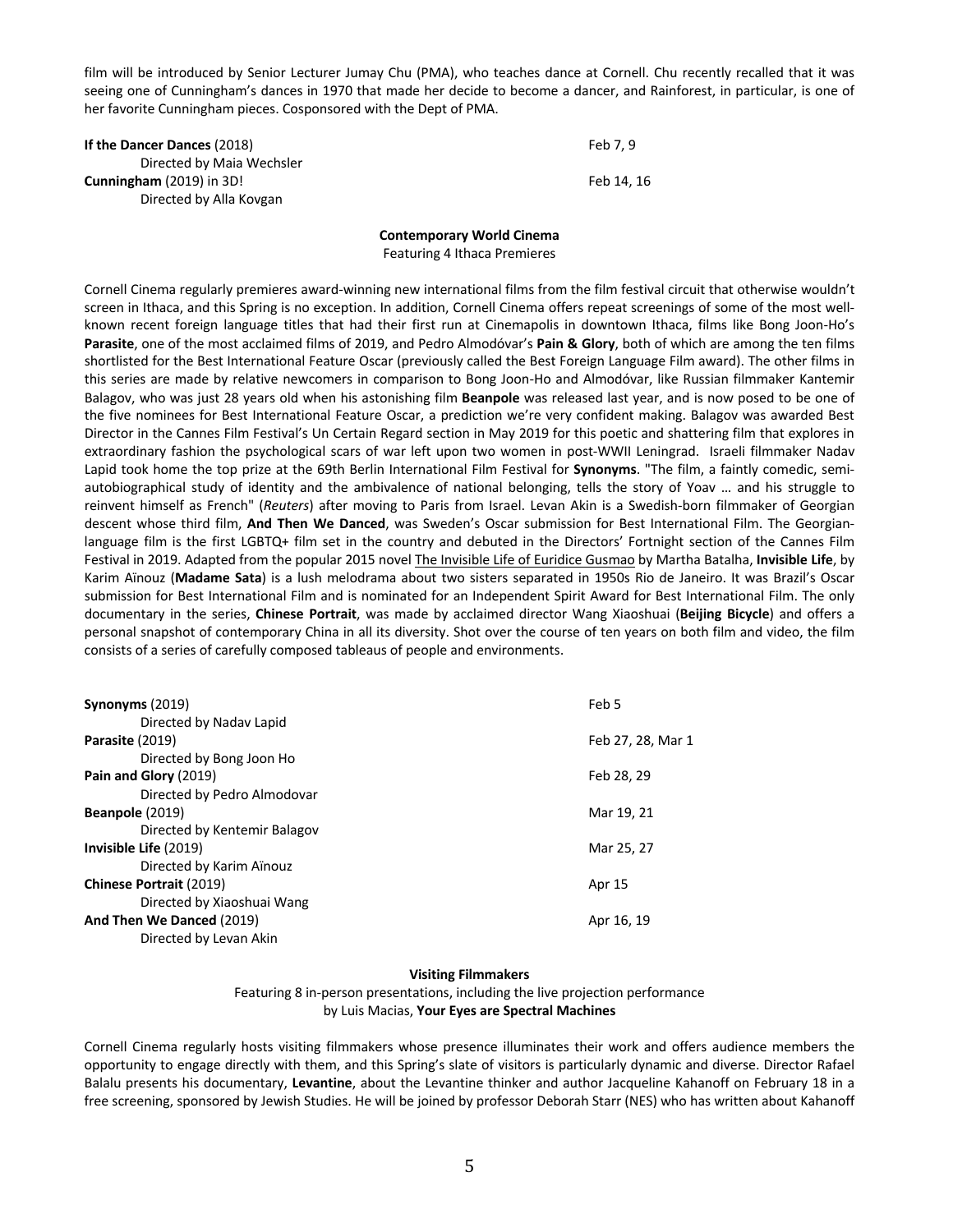and appears in the film. Actress and screenwriter Guinevere Turner (**Charlie Says**, **The Notorious Bettie Page**) comes to Cornell Cinema for a screening of **American Psycho**, which she wrote, on March 10. (Be sure to see **Charlie Says** the night before, as Guinevere will be happy to answer questions about both of these Mary Harron-directed films during her **American Psycho** Q&A!) The Latin American Studies Program sponsors a free screening of **The Guardian of Memory**, a new documentary about the Juarez Valley, one of the most violent areas in Mexico, and the lawyer who seeks to help the people fleeing from it, with filmmaker Marcela Arteaga in person on March 16. The following night, filmmaker Robert Bahar comes to Cornell Cinema to present **The Silence of Others**, which portrays the victims of Spain's 40-year dictatorship under General Franco. Spanish filmmaker Luis Macias will work with 16mm film projectors and 35mm slide projectors to create a live projector performance titled **Your Eyes are Spectral Machines**. Local filmmakers Deborah Hoard and Robert Lieberman will present their latest documentary, **Echoes of the Empire: Beyond Genghis Khan,** on Saturday, April 11. (Please note: All-Access Passes will not be accepted for this show.) And finally, Brett Story brings her excellent new documentary about contemporary anxieties about the future, **The Hottest August**, to Cornell Cinema on April 22, Earth Day, a visit that's cosponsored, along with Luis Macias's, with the Cornell Council for the Arts. Guinevere Turner's visit is cosponsored with the Dept of History, FGSS and LGBT Studies.

| Levantine (2018)                                 | <b>FRFF</b>                                   |                                                          | Feb 18 |
|--------------------------------------------------|-----------------------------------------------|----------------------------------------------------------|--------|
|                                                  | w/filmmaker Rafael Balalu in person           |                                                          |        |
| American Psycho (2000)                           |                                               |                                                          | Mar 10 |
|                                                  | w/screenwriter Guinevere Turner in person     |                                                          |        |
| The Guardian of Memory (2019)                    |                                               | <b>FREE</b>                                              | Mar 16 |
|                                                  | w/filmmaker Mercela Arteaga in person         |                                                          |        |
| The Silence of Others (2019)                     |                                               |                                                          | Mar 17 |
|                                                  | Directed by Almudena Carracedo & Robert Bahar |                                                          |        |
|                                                  | w/filmmaker Robert Bahar in person            |                                                          |        |
| Your Eyes are Spectral Machines (2015/18)        |                                               |                                                          | Mar 20 |
|                                                  | w/filmmaker Luis Macias in person             |                                                          |        |
| Echoes of the Empire: Beyond Genghis Khan (2019) |                                               |                                                          | Apr 11 |
|                                                  |                                               | w/ filmmakers Deborah Hoard & Robert Lieberman in person |        |
| The Hottest August (2019)                        |                                               |                                                          | Apr 22 |
|                                                  | w/filmmaker Brett Story in person             |                                                          |        |
|                                                  |                                               |                                                          |        |

# **Doc Spots**

#### Featuring three Ithaca Premieres

In addition to the documentaries included in other series, these four terrific – and diverse - films (three of which are Ithaca premieres) will also screen at Cornell Cinema. In what may well be the final check-in with the subjects of documentary cinema's greatest sociological experiment, **63 Up** is a moving, wistful documentary that leaps forwards and backwards in time as it looks at the lives lived (and lost) by the British children at heart in the original 1963 documentary project that returned to its subjects every seven years. Two films screening in this series are currently shortlisted for the Best Documentary Feature Oscar: **For Sama**, about a mother and daughter living in Aleppo, Syria during the uprising there, will screen for free with a panel discussion on February 11, and **Midnight Family**, a documentary about the fraught world of for-profit Emergency Medical Services in Mexico City, as experienced by one family-run ambulance. Additionally, both films picked up awards at the 2019 edition of the International Documentary Association Awards: **For Sama** won Best Feature, while **Midnight Family** won Best Editing. Cornell Cinema is also bringing back to Ithaca the art house hit **Fantastic Fungi** – just in time to start finding these fabled friends around town! And if you're interested in checking out more documentaries, be sure to seek out the films playing in the following series: Dance by Cunningham, Earth Day at 50, and Agnès Varda Tribute: Selected Documentaries.

| 63 Up $(2019)$                            | Jan 26, 28 |
|-------------------------------------------|------------|
| Directed by Michael Apted                 |            |
| For Sama (2019) FREE                      | Feb 11     |
| Directed by Waad al-Kateab & Edward Watts |            |
| Midnight Family (2019)                    | Mar 19     |
| Directed by Luke Lorentzen                |            |
| <b>Fantastic Fungi (2019)</b>             | Apr 8, 12  |
| Directed by Louie Schwartzberg            |            |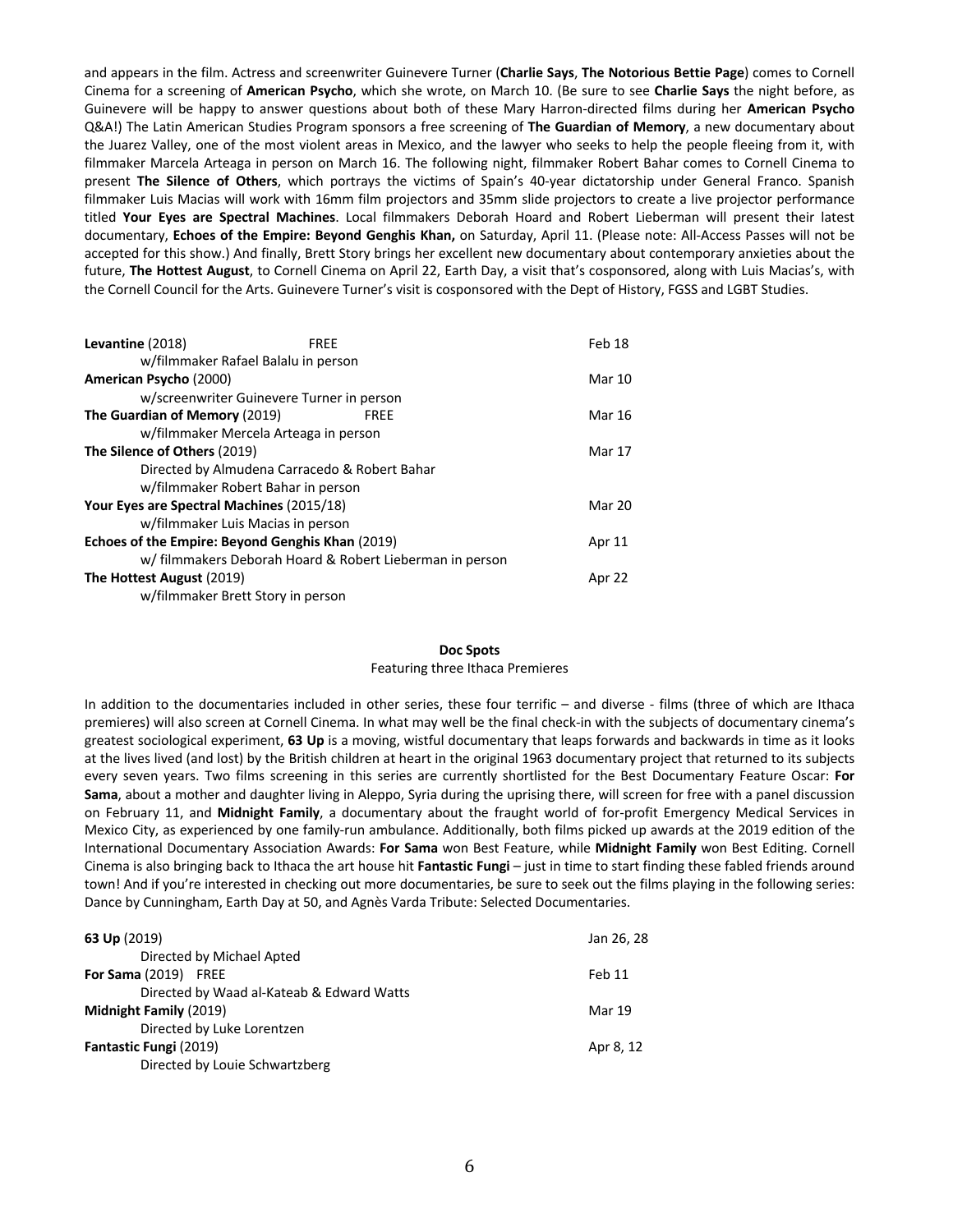#### **3D Showcase**

#### Two films shown in digital 3D for 2D prices!

Cornell Cinema installed a new Dolby 3D projection system in 2017 (thanks to a crowdfunding campaign and a grant from the New York State Council on the Arts), and has screened several excellent movies since then that have allowed audiences to experience what a high-quality 3D system can do. This Spring we bring back a classic title and offer a showcase for a brand new 3D documentary about the late choreographer Merce Cunningham. Patrons will be wowed by the 3D presentation (that far surpasses what one finds at the multiplex), and won't have to pay one extra dime for the thrill; regular ticket prices will apply! In **Cunningham**, director Alla Kovgan stages performances of Merce Cunningham's famed choreography in vivid three dimensions, highlighting the dancers' physicality and gravity-defying lightness of form. And with **Dial M for Murder**, Alfred Hitchcock made perhaps the greatest use of the illusion of depth in the first era of 3D; Cornell Cinema is proud to bring this title back from the inaugural 3D film series!

| <b>Cunningham</b> (2019) in 3D!        | Feb 14. 16 |
|----------------------------------------|------------|
| Directed by Alla Kovgan                |            |
| <b>Dial M for Murder</b> (1954) in 3D! | Mar 13.16  |
| Directed by Alfred Hitchcock           |            |

#### **Earth Day at 50**

### Featuring documentary filmmaker Brett Story in person with **The Hottest August** on April 22nd

The first Earth Day was celebrated on April 22, 1970. Founder Gaylord Nelson, then a U.S. Senator from Wisconsin, came up with the idea for a national day to focus on the environment after he witnessed the ravages of a massive oil spill in Santa Barbara, California, in 1969. Inspired by the student anti-war movement, Senator Nelson realized that if he could infuse the energy of anti-war protests with an emerging public consciousness about air and water pollution, it would force environmental protection onto the national political agenda. Now, fifty years later, close to 200 countries engage with the concepts behind Earth Day (learn more at https://www.earthday.org), but the planet faces an environmental crisis of a magnitude unimaginable to all but a handful in 1970, in the form of climate change. Climate activist Greta Thunberg has given voice to a new generation fighting to move the crisis to the top of every country's political agenda, and the films in this series seek to draw attention to that fight. Victor Kossakovsky's **Aquarela**, one of fifteen films shortlisted for the Best Documentary Feature Oscar, is a cinematic spectacle about the transformative beauty and raw power of water. It's also a sensory film about the climate crisis in which "the sound of splintering ice haunts this…disturbing account of collapsing glaciers, violent storms, flooded landscapes and rising sea levels." (*The Guardian*) **Dark Waters**, directed by Todd Haynes, goes back in time to tell the story of the lawyer (played by Mark Ruffalo) who took on chemical giant DuPont in a decades-long toxic-waste lawsuit brought by the people of Parkersburg, West Virginia. Sadly, this tale of corporate greed and malfeasance holds contemporary resonance, as stonewalling multinationals remain a huge obstacle in stemming the tide of climate change. The series concludes the week of Earth Day, when we'll present two Ithaca premieres. Filmmaker Brett Story will be here to present **The Hottest August**, which was filmed in New York City and its outer boroughs in 2017, and offers a mirror onto a society on the verge of catastrophe, registering the anxieties, distractions, and survival strategies that preoccupy ordinary lives. Ranked the #3 best documentary of 2019 by *Rolling Stone* magazine, that praised it as "a first-rate city symphony…a hodgepodge portrait of a center that can't hold, in which everything from the effects of climate change to economic disparity to our current uncivil discourse is filtered through a collective sense of anxiety. It's somehow life-affirming and apocalyptic at the same time." The week will close out with two screenings of Austrian filmmaker Nikolaus Geyrhalter's (**Our Daily Bread**) **Earth**, about man's massive transformation of the land via mind-boggling machines and processes intent on extracting every last drop of natural resources from the earth and reshaping it to suit humankind's demands.

| Aquarela (2019)                    | Jan 29     |
|------------------------------------|------------|
| Directed by Victor Kossakovsky     |            |
| Dark Waters (2019)                 | Feb 26, 29 |
| Directed by Todd Haynes            |            |
| The Hottest August (2019)          | Apr 22     |
| w/ filmmaker Brett Story in person |            |
| <b>Earth (2019)</b>                | Apr 23, 24 |
| Directed by Nikolaus Geyrhalter    |            |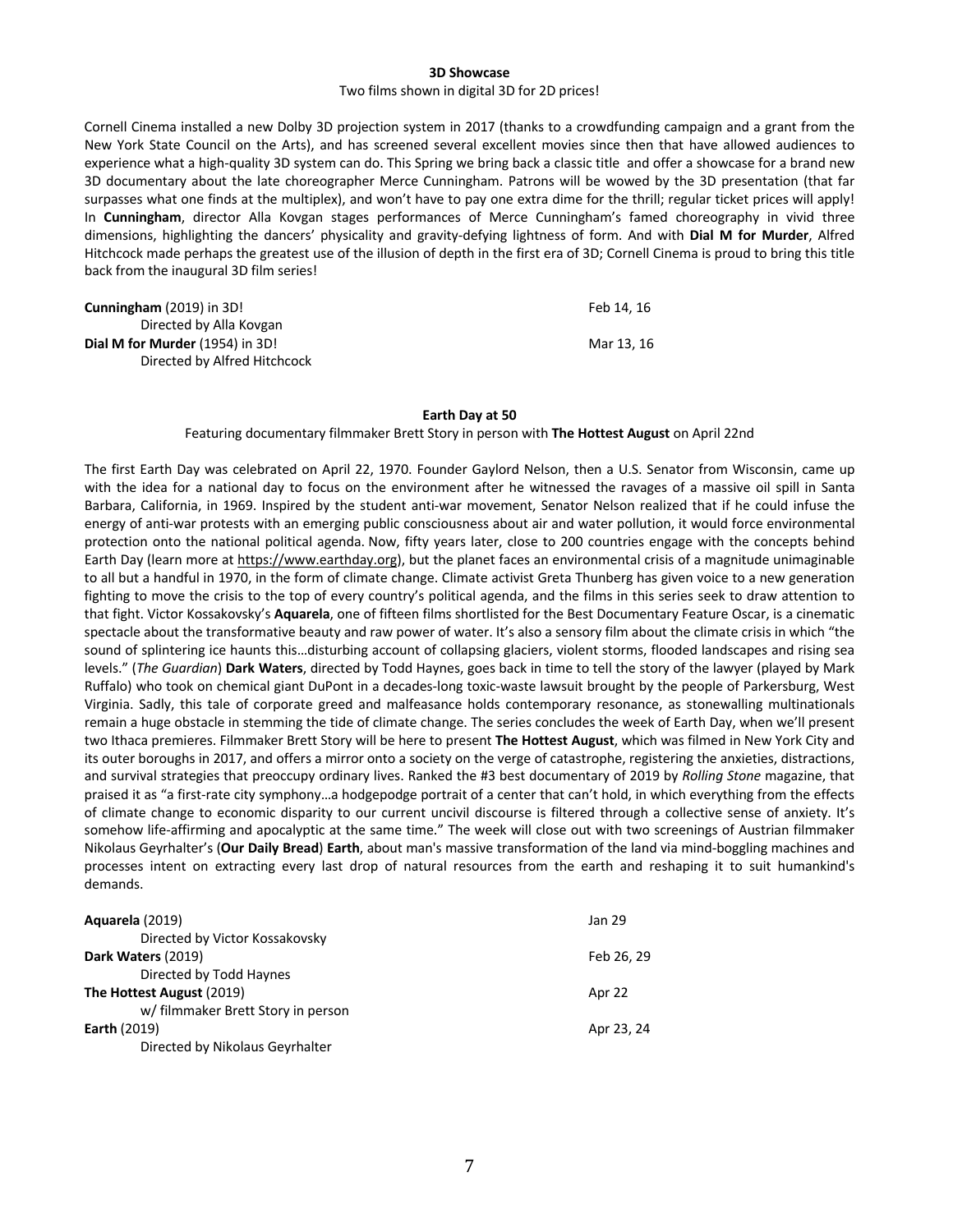# **Agnès Varda Tribute: Selected Documentaries** Featuring the Ithaca Premiere of **Varda by Agnès**

In 1955, Agnès Varda kickstarted the French New Wave with her debut feature **La Pointe Courte**, and for the next six decades she remained at the cutting edge of international cinema, continuing to innovate, experiment, and explore right up until her death one year ago at age 90. In tribute to her shining legacy, Cornell Cinema presents a selection of Varda's documentary films, a format she would periodically revisit throughout her life, culminating in her final film, **Varda by Agnès,** an imaginative autobiography and bittersweet parting gift, summing up her six-decade career. **Cinevardaphoto** is a collection of three short films by Varda all centered around photography: **Salut Les Cubains** recalls Varda's early career as a photographer, assembled as a montage of 1,800 photographs from Cuba; **Ydessa, the Bears and etc.** roams a Toronto exhibition of thousands of teddy bears; and **Ulysse** has Varda revisiting the models for one of her earliest photographs. Agnès Varda found California to be fertile ground for filmmaking, and produced a few films during her extended stay there. Short films **Uncle Yanco** and **Black Panthers** each bring Varda's compassionate, inquisitive eye to the subject matter: in **Yanco**, Varda meets up with a Greek relative living on a houseboat in Sausalito, and in **Panthers**, Varda interviews the imprisoned Huey P. Newton and attends a "Free Huey" rally in Oakland. With **Mur Murs**, Varda uses the colorful murals adorning buildings scattered throughout LA to investigate the city's social, racial, and economic tensions. In **Daguerreotypes**, Varda used the length of an electrical cord to determine the radius of her subject matter: the shopkeepers of the picturesque rue Daguerre, Varda's home for more than fifty years. Varda's greatest success came late in life, with her first digitally-shot feature, **The Gleaners & I**. This documentary about the people who live off the world's leftovers ushered in a newly productive period in Varda's life, including numerous autobiographical documentaries and gallery installations as well as the coronation of Varda as the free-spirited auntie of cinema. Cosponsored by the French Studies Program.

| Varda by Agnès (2019)               | Mar 5, 6      |
|-------------------------------------|---------------|
| Directed by Agnès Varda             |               |
| Cinevardaphoto (1964/83/2004)       | Mar 12, 15    |
| Directed by Agnès Varda             |               |
| Uncle Yanco & Black Panthers (1967) | Mar 18, 22    |
| Directed by Agnès Varda             |               |
| <b>Mur Murs (1980)</b>              | Mar 18, 22    |
| Directed by Agnès Varda             |               |
| Daguerrotypes (1976)                | <b>Mar 26</b> |
| Directed by Agnès Varda             |               |
| <b>The Gleaners &amp; I (2000)</b>  | Apr 9, 12     |
| Directed by Agnès Varda             |               |

## **Thinking History with the Manson Murders**

On August 9-10, 1969, ex-convict, musician, and charismatic leader Charles Manson is said to have ordered his so-called Family to brutally murder a few of LA's rich, white, "beautiful people" and leave clues implicating black radicals. The idea was to trigger an apocalyptic race war he called "Helter Skelter" (after a Beatles song). Today, these murders stand as the most infamous in twentieth-century U.S. criminal history and have spawned a veritable Manson Industry in the popular realm. Tying in with a course taught by Claudia Verhoeven (History) these screenings seek to understand the zeitgeist of the era and how the Manson murders have occupied the collective imagination for fifty years. Cosponsored with the Dept of History.

| Easy Rider (1969)                   | Feb 10 |
|-------------------------------------|--------|
| Directed by Dennis Hopper           |        |
| Charlie Says (2019)                 | Mar 9  |
| Directed by Mary Harron             |        |
| Once Upon a Timein Hollywood (2019) | Apr 29 |
| Directed by Quentin Tarantino       |        |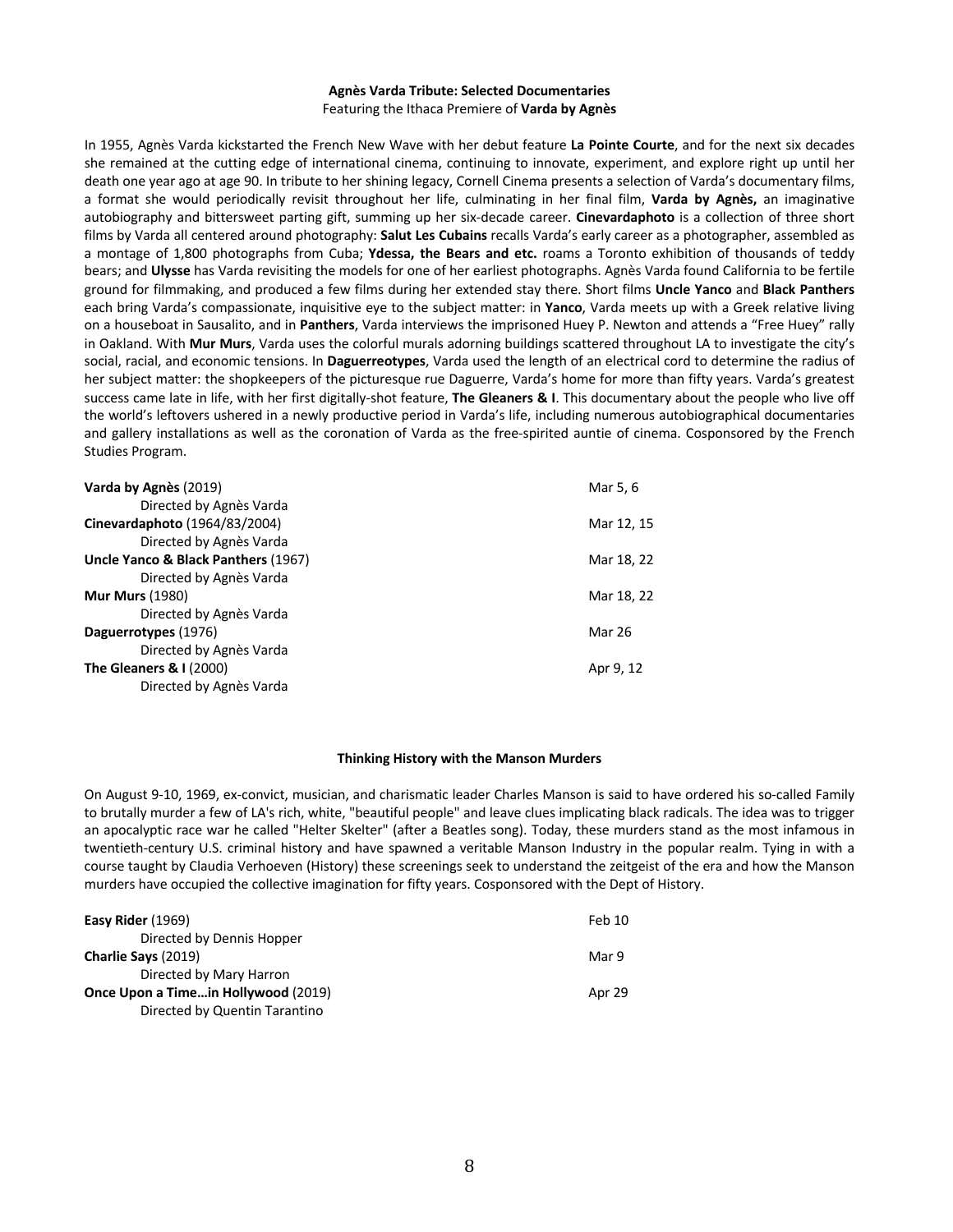## **Writing the Apocalypse**

Taught by Edmundo Paz-Soldan (Romance Studies), the seminar "Writing the Apocalypse" takes as a jumping off point the masterpieces of (post)apocalyptic narrative that have come out of Latin American literature in the last few decades, to explore the literary, religious, and historical underpinnings of the subgenre, going back to the Book of Revelations, and analyzing the reasons behind its current popularity. Beginning with Lars von Trier's **Melancholia**, this short series examines the apocalypse as depicted in cinema, dovetailing with the seminar to look at the political and social crises connected to apocalyptic narratives from dictatorships to the current neoliberal order. 2011's **Juan of the Dead** brings the apocalypse to Cuba, and Alfonso Cuarón's cult classic **Children of Men** predicts the climate refugee crisis with its allegorical tale of a miraculous pregnancy amid global infertility. The series is cosponsored with the Dept of Romance Studies.

| Melancholia (2011)            | Feb 19 |
|-------------------------------|--------|
| Directed by Lars von Trier    |        |
| Children of Men (2006)        | Feb 26 |
| Directed by Alfonso Cuarón    |        |
| Juan of the Dead (2011)       | Mar 24 |
| Directed by Alejandro Brugues |        |

## **Spain: Memory, Landscape & Light**

## Featuring documentary filmmaker Robert Bahar with **The Silence of Others**

Two of the films in this series are being shown in conjunction with professor Patricia Keller's (Romance Studies/Comparative Literature) seminar **"**Experimental Screens: Mirrors, Memory, Media." Professor Keller writes **"**Experimental media surfacing from different corners of 20<sup>th</sup> century Europe, since the emergence of the avant-garde to the Internet age, has a long-standing history of exploring new modes of sensory perception-the relationship between technology and emotion, vision and time, abstract forms and concrete effects. In this course, we will study a range of audiovisual materials from photo-montage and short animation, to surrealist cinema and video art. As we move through different registers, the goal will be to study the language of media, its aesthetic relation to literary forms, and its connection to poetry and philosophy." Spanish filmmaker Isaki Lacuesta's **All Night Long** (**La noche que no acaba**) explores Hollywood actress Ava Gardner's near fanatical attachment to Spain after she starred in a film that was shot along the Costa Brava, north of Barcelona. Lois Patino's **Costa da Morte** is a meditation on a region in the northwest of Galicia (Spain), the vast and rugged terrain of which led to numerous shipwrecks against the rocks amid storms and heavy mist. Both films will be introduced by Professor Keller. The screenings are cosponsored with the Dept of Romance Studies. **The Silence of Others** reveals the epic struggle of victims of Spain's 40-year dictatorship under General Franco as they organize a groundbreaking international lawsuit and fight a "pact of forgetting" around the crimes they suffered. Documentary filmmaker Robert Bahar will be present for a post-screening Q & A, an event that's also cosponsored with the Dept of Romance Studies.

| All Night Long (2010)                         | Mar 11 |
|-----------------------------------------------|--------|
| Directed by Isaki Lacuesta                    |        |
| The Silence of Others (2019)                  | Mar 17 |
| Directed by Almudena Carracedo & Robert Bahar |        |
| w/filmmaker Robert Bahar in person            |        |
| Your Eyes are Spectral Machines (2015/18)     | Mar 20 |
| w/filmmaker Luis Macias in person             |        |
| Costa da Morte (2013)                         | Mar 24 |
| Directed by Lois Patino                       |        |

#### **Experimental Lens**

Featuring a live projection performance by Spanish artist Luis Macias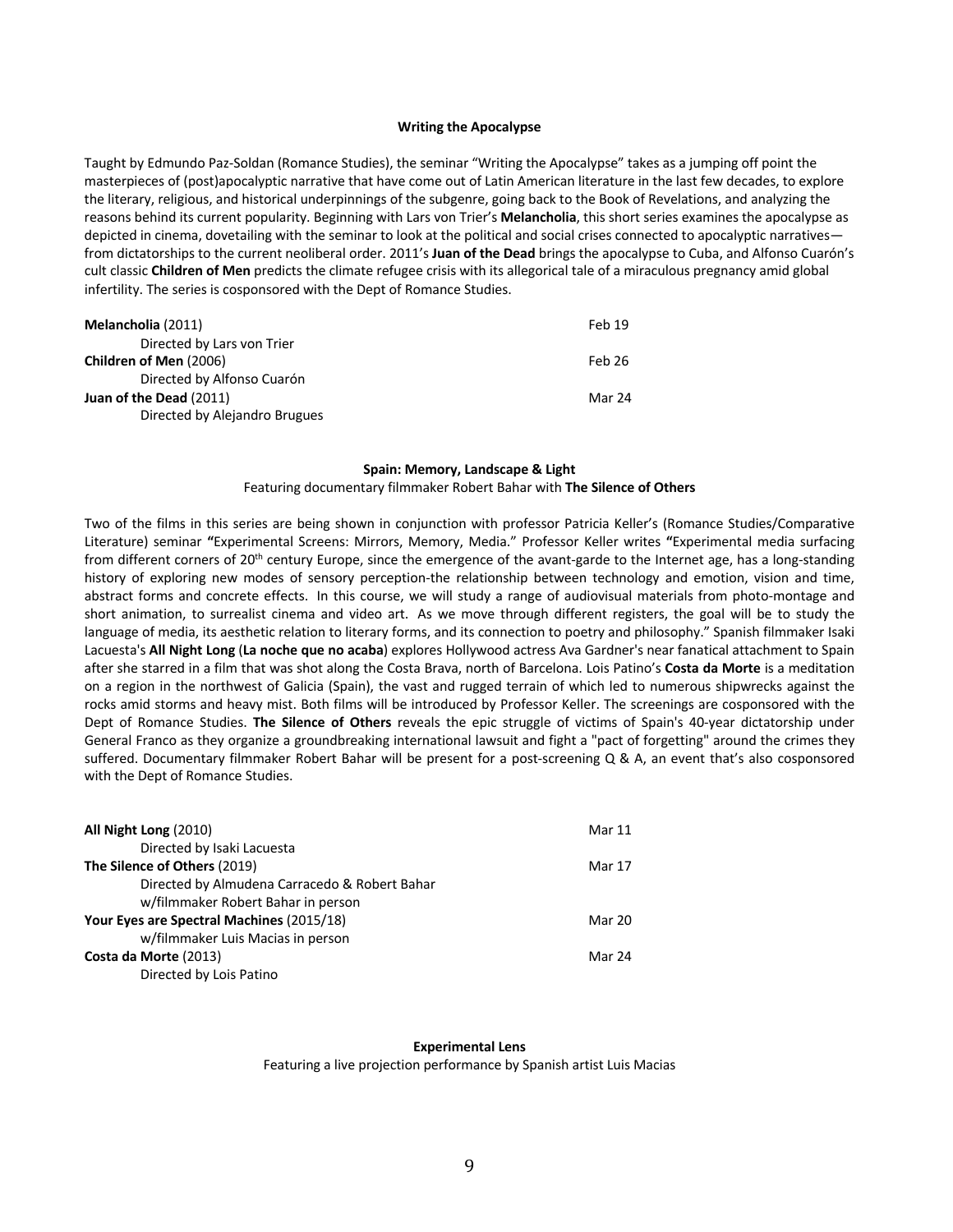Cornell Cinema has been proudly presenting artist films and experimental cinema since its inception, often with filmmakers visiting to discuss their work. In Thomas Heise's monumental essay film, **Heimat is a Space in Time**, the filmmaker manages to distill all of Germany's past 100 years of history into a personal one, told through the copious letters and remembrances of several generations of Heise's family. From World War I and the complexities of the Weimar Republic, to the Holocaust, and on to a divided Cold War Germany and its reunification, Heise reads from his personal archive and weaves together a remarkable epic of history. Spanish filmmaker Luis Macias will perform a live projector performance, **Your Eyes are Spectral Machines**, on March 20. Incorporating both live manipulation of multiple 16mm projectors, as well as 35mm slide projectors, Luis Macias is a self-stylized image recycler, and is a co-founder of Crater Lab, an independent film laboratory in Barcelona. **Emotional Cartographies**, a program of work by Spanish filmmaker Laida Lertxundi, features the landscapes of the Basque Country and California: the two places Lertxundi has equally called home for more than a decade. The screening will feature an introduction by Patricia Keller (Romance Studies), and is cosponsored by the Dept of Romance Studies. And finally, Cornell Cinema welcomes curator Irina Leimbacher, who will present the program **Appearances and Disappearances**, dedicated to the late filmmaker Jonathan Schwartz. The program features seven of his poetic films, combining cutout collage, lyrical camerawork, and elliptical editing, contemplating fatherhood, nature, and culture. The latter three programs are cosponsored with the Cornell Council for the Arts.

| Heimat is a Space in Time (2019)                                | Mar 8  |
|-----------------------------------------------------------------|--------|
| Directed by Thomas Heise                                        |        |
| Your Eyes are Spectral Machines (2015/18)                       | Mar 20 |
| w/filmmaker Luis Macias in person                               |        |
| Emotional Cartographies: The Films of Laida Lertxundi (2007-16) | Apr 8  |
| Directed by Laida Lertxundi                                     |        |
| Appearances and Disappearances: In Memory of Jonathan Schwartz  | Apr 20 |
| Directed by Jonathan Schwartz                                   |        |
| w/curator Irina Leimbacher in person                            |        |

# **IthaKid Film Festival**

# Saturdays at 2pm with some repeat shows at other times

This semi-annual festival features high quality children's programs on Saturdays at 2pm in the beautiful Willard Straight Theatre. The festival begins with Buster Keaton's **Steamboat Bill Jr** on February 15, featuring live piano accompaniment by Philip Carli (\$7 adults, \$5 kids). The following week, we present the 2020 edition of the **Cat Video Fest**, featuring internet cat videos, kitty-cat trivia, prizes and more – a portion of the proceeds benefiting the Tompkins County SPCA (\$5 adults, \$4 kids; repeat screening on Feb 23 at 4:30pm for \$7 general, \$5.50 for students and kids)! Then Elsa and Anna return to Cornell Cinema for a screening of **Frozen II** on March 7 (\$5 adults, \$4 kids; repeat screening at 4:30pm for \$7 general, \$5.50 for students and kids)! Also of interest to parents is this year's annual **Animation Show of Shows**, which happens to be entirely kid-friendly (ages 8+) this year. Bring the kids to the 4:30pm showing on March 22 (\$7 general, \$5.50 for students and kids). Please note: All-Access Passes are not accepted for **Steamboat Bill Jr** and **Cat Video Fest 2020**.

| Steamboat Bill Jr (1928)                            | Feb 15             |
|-----------------------------------------------------|--------------------|
| Directed by Charles Riesner                         |                    |
| w/live accompaniment by Philip Carli                |                    |
| Recommended for ages 8+                             |                    |
| <b>Cat Video Fest 2020 (2020)</b>                   | Feb 22, 23         |
| Directed by various                                 |                    |
| Recommended for all ages                            |                    |
| <b>Frozen II (2019)</b>                             | Mar 7              |
| Directed by Chris Black & Jennifer Lee              |                    |
| Recommended for ages 6+                             |                    |
| The 21 <sup>st</sup> Annual Animation Show of Shows | Mar 20, 21, 22, 26 |
| Directed by various                                 |                    |
| Recommended for ages 8+                             |                    |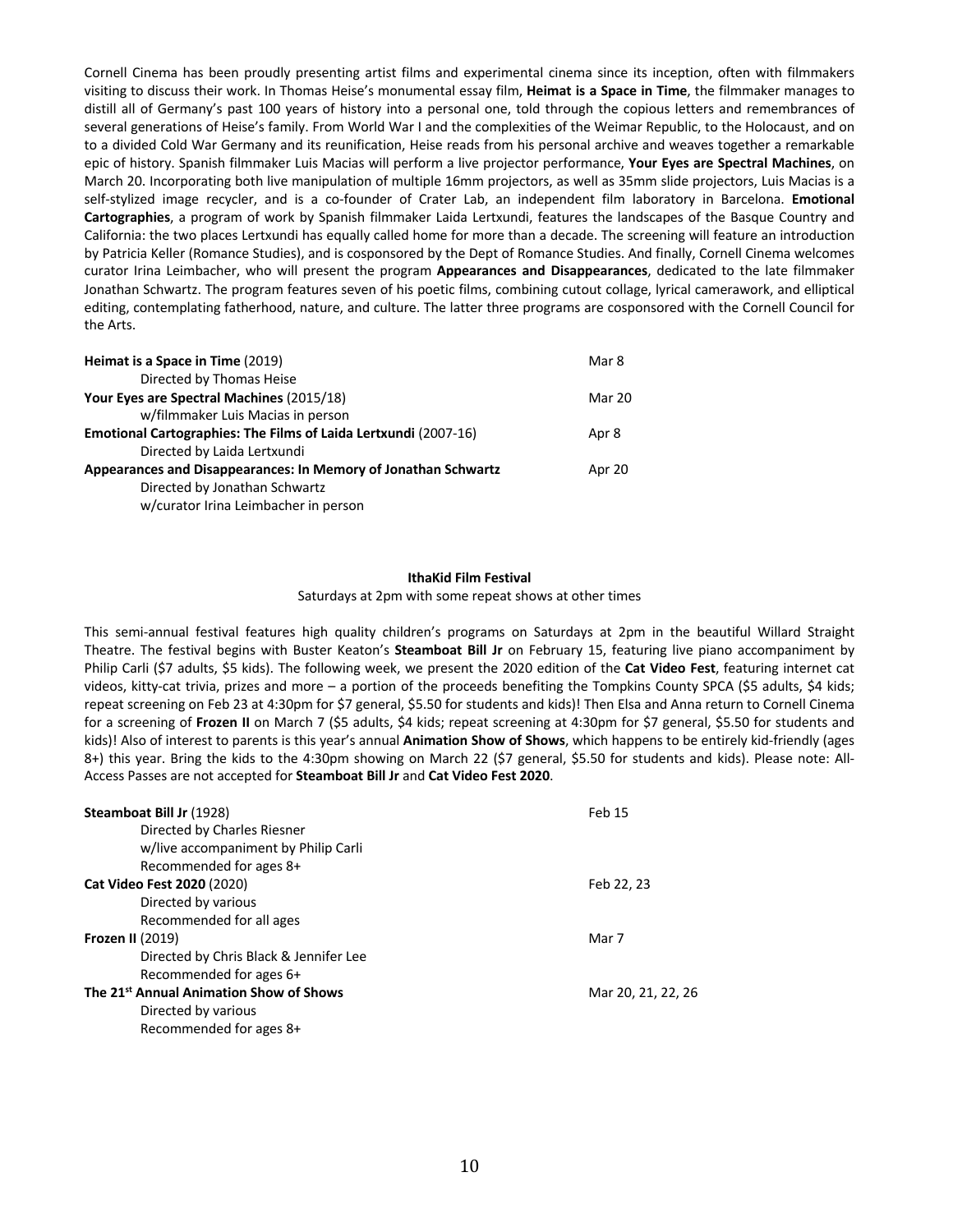# **Weekend Favorites, Art House Hits & More** Featuring the Ithaca Premieres of **Seberg** and the **21st Annual Animation Show of Shows**

In addition to everything else screening this Spring, Cornell Cinema also brings the latest Art House and mainstream hits to the Cornell campus, and this semester is no exception – a whopping 23 titles from around the globe either return to Ithaca or make their premiere here at Cornell Cinema! The Welcome Weekend Committee is sponsoring screenings of **The Lion King** and **Hustlers** on Friday, Jan 24, free to all Cornell students! Both **Seberg**, a new biopic about **Breathless** star and political activist Jean Seberg starring Kristen Stewart, and the **21st Annual Animation Show of Shows** will have their Ithaca Premieres at Cornell Cinema. **The Lighthouse** has been nominated for numerous Independent Spirit Awards including Best Director, Best Cinematography & Best Editing, and actor awards for both stars Willem Dafoe and Robert Pattinson. Likewise, **Uncut Gems** was nominated for Independent Spirit Awards for Best Feature, Best Director, Best Screenplay, Best Editing, and a Best Actor nomination for Adam Sandler's manic, gambling-addicted jeweler. **Once Upon a Time…In Hollywood** just picked up three Golden Globes for Best Musical or Comedy and Best Screenplay, as well as Best Supporting Actor for Brad Pitt's magnificent turn as an aging stunt double now working as chauffeur and personal assistant to a once-famous actor. Brad Pitt is also fantastic in James Gray's space odyssey **Ad Astra**, and Joaquin Phoenix won a Golden Globe for Best Actor in **Joker**. **Parasite**, Bong Joon Ho's Golden Globe winner for Best Foreign Language and a shoo-in for an Academy Award nomination, screens alongside other fantastic foreign fare, such as **Jojo Rabbit, In Fabric**, **Pain and Glory**, and **Portrait of a Lady on Fire**. Other Art House and Hollywood films include Kasi Lemmons' Harriet Tubman biopic **Harriet**, Rian Johnson's **Knives Out**, a Valentine's Day screening of **Queen & Slim**, Trey Edward Shults' **Waves**, **Frozen II**, Terrence Malick's **A Hidden Life**, **Bombshell**, Tom Hank's turn as Mister Rogers in **A Beautiful Day in the Neighborhood**, and Greta Gerwig's fantastic new adaptation of **Little Women**.

| <b>Ad Astra (2019)</b>                              | Jan 22, 25        |
|-----------------------------------------------------|-------------------|
| Directed by James Gray                              |                   |
| The Lighthouse (2019)                               | Jan 23, 25, 26    |
| Directed by Robert Eggers                           |                   |
| The Lion King (2019)<br><b>FREE for CU Students</b> | Jan 24            |
| Directed by Jon Favreau                             |                   |
| Hustlers (2019)<br><b>FREE for CU Students</b>      | Jan 24            |
| Directed by Lorene Scafaria                         |                   |
| Jojo Rabbit (2019)                                  | Jan 29, Feb 1, 2  |
| Directed by Taika Waititi                           |                   |
| <b>Harriet (2019)</b>                               | Feb 6, 9          |
| Directed by Kasi Lemmons                            |                   |
| <b>Knives Out (2019)</b>                            | Feb 7, 8          |
| Directed by Rian Johnson                            |                   |
| <b>Joker (2019)</b>                                 | Feb 13, 15        |
| Directed by Todd Philips                            |                   |
| <b>Queen &amp; Slim (2019)</b>                      | Feb 14, 16        |
| Directed by Melina Matsoukas                        |                   |
| <b>Waves (2019)</b>                                 | Feb 21, 22        |
| Directed by Trey Edward Shults                      |                   |
| <b>In Fabric (2019)</b>                             | Feb 21, 23        |
| Directed by Peter Strickland                        |                   |
| <b>Parasite (2019)</b>                              | Feb 27, 28, Mar 1 |
| Directed by Bong Joon Ho                            |                   |
| Pain and Glory (2019)                               | Feb 28, 29        |
| Directed by Pedro Almodovar                         |                   |
| Uncut Gems (2019)                                   | Mar 5, 6, 7       |
| Directed by Benny Safdie & Josh Safdie              |                   |
| <b>Frozen II (2019)</b>                             | Mar 7             |
| Directed by Chris Black & Jennifer Lee              |                   |
| <b>Seberg (2019)</b>                                | Mar 7, 8          |
| Directed by Benedict Andrews                        |                   |
| A Hidden Life (2019)                                | Mar 12, 14, 15    |
| Directed by Terrence Malick                         |                   |
| Bombshell (2019)                                    | Mar 13, 14        |
| Directed by Jay Roach                               |                   |
|                                                     |                   |